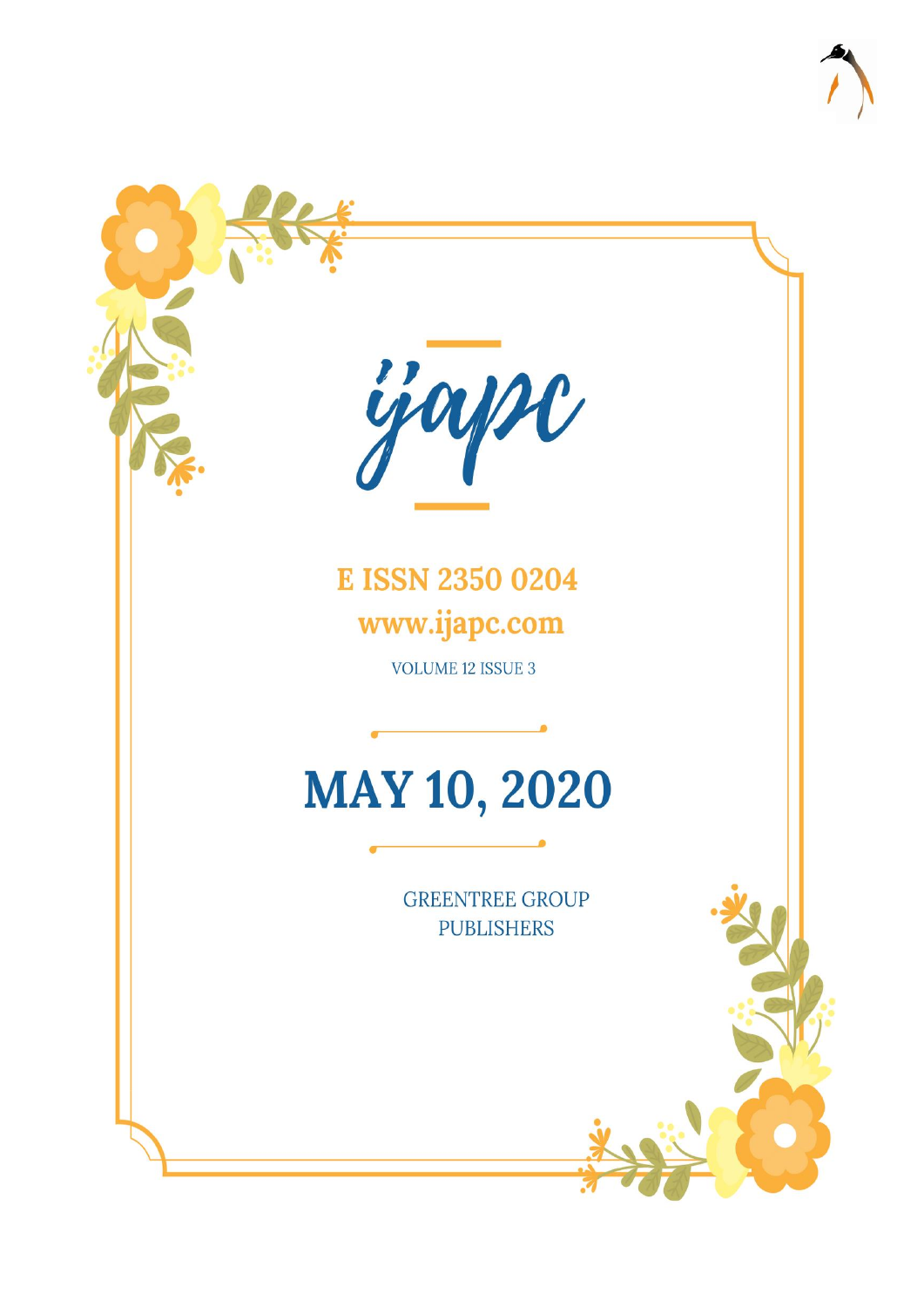

# **Int J Ayu Pharm Chem**

REVIEW ARTICLE www.ijapc.com

**e-ISSN 2350-0204**

# **Review on** *Guda Varti* **in the Management of** *Arshas*

Devan Reghunathan\*

\*Department of Shalya Tantra, Yenepoya Ayurveda Medical College and Hospital, Naringana, Mangalore, Karnataka, India

## **ABSTRACT**

*Arshas*is worldwide public health crisis. *Ayurveda* offers various measures for the management of *arshas*. Of these measures *bheshaja chikitsa* is having more importance. *Guda Varti* is considered as foremost *chikitsa*. In this paper its thorough description of properties, preparation and procedure is studied. As *varti proyoga* are found effective against *arshas*, their usuage should be fostered in current *ayurvedic* practise.

 $\overline{\phantom{a}}$  , and the contribution of the contribution of the contribution of the contribution of the contribution of the contribution of the contribution of the contribution of the contribution of the contribution of the

# **KEYWORDS**

*Arshas*, *Bheshaja chikitsa, Guda varti*

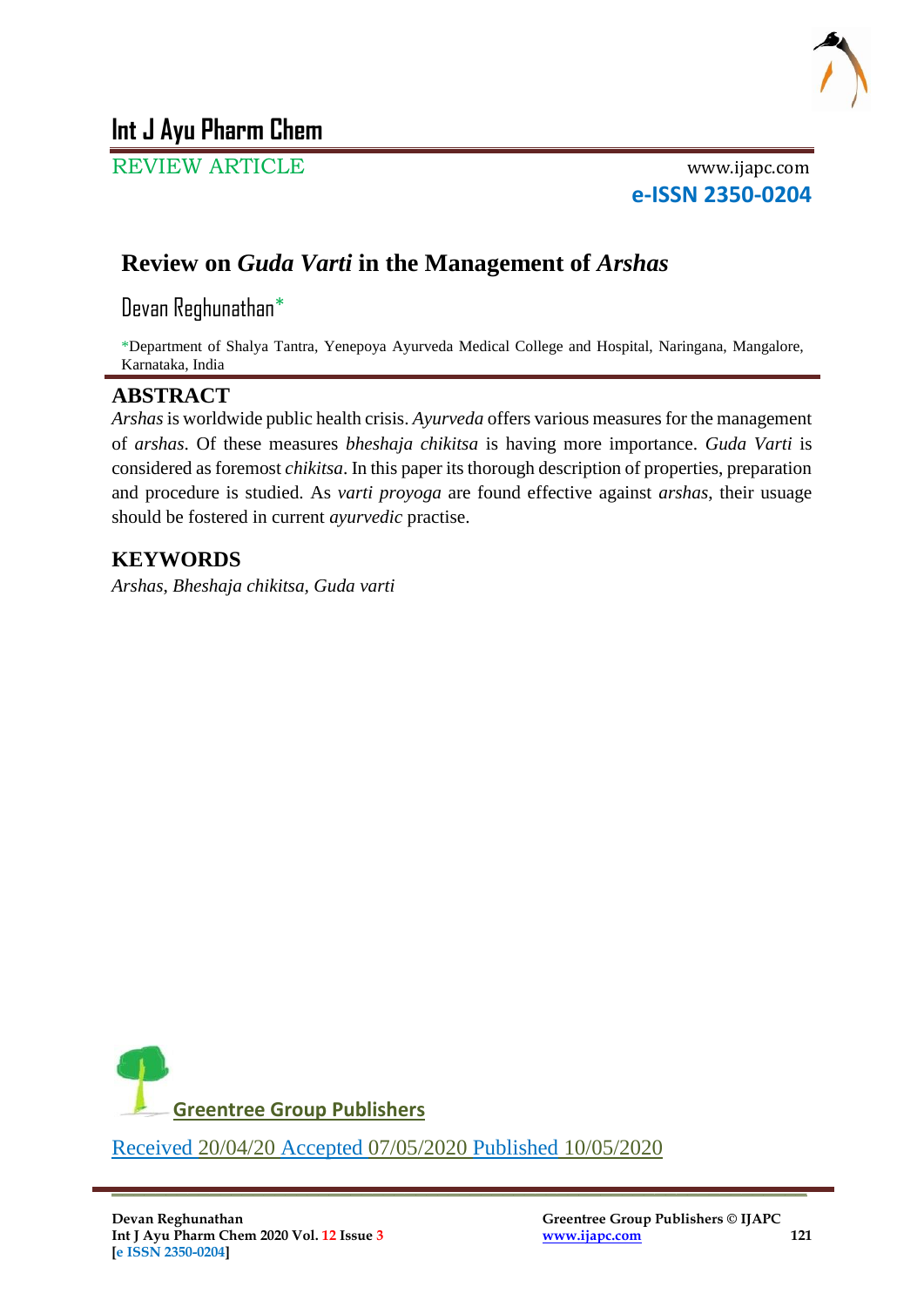

## **INTRODUCTION**

*Ayurveda Acharyas* have mentioned four therapeutic measures for the treatment of *arshas- bheshaja, sastra, kshara* and *agni*<sup>1</sup> . Of these, *bheshaja chikitsa* has a major role as it is safe and easy to apply. *Bheshaja chikitsa* in *arshas* can again be classified into *bahya* and *abhyanthara*. Medicines can be applied externally in *arshas* as *abhyanga, swedana, parisheka, avagaha, dhoopana lepana* and *guda varti.* Among these, *varti* is considered as having great value. *Varti* is a *stanika chikitsa* which is applied locally and drugs are released constantly in *guda pradesha*. *Susruta* says *stanika chikitsa* stops the provocation of *dosha* and pacify them just like water stops the fire of burning house, while explaining the importance of *stanika chikitsa*. *Charakacharya* and *vaghbhattaacharya* mention *varti* has local effect on *arshas* as it reduces pain and congestion along with *sanchita rudira*. This technique is simple and convenient to the patient with minimum interference in his/her day to day activities.

### *Varti Kalpana<sup>2</sup>*

The term *varti* means that which is residing or a wick made up of cotton cloth or a paste made up of fragrant substances for body smearing. Many varieties of *varti* are mentioned in literature and these are

prepared in longitudinal shape just like a cotton roll. These are thicker in the middle and thinner in the ends. Generally they are used to get local effect (*phala varti, yoni varti, vrana varti* etc) and sometimes for systemic effects (*dhooma varti, samshodana varti and anaha varti* etc).

### *Types of Varti*

 There are different type of *varti* mentioned depending upon various criterias like *roga, rogi, sthana, dosha* and *karma.* 

- *1. Phala varti*
- *2. Netra varti*
- *3. Nasa varti*
- *4. Dhuma varti*
- *5. Vrana varti*

In *Ayurveda phala varti*<sup>3</sup> is popularly used for introducing into the rectum, urethra, and vagina. It causes *vayu anulomana* which results in the elimination of *mala* and *mootra* along with the removal of *sanchitha sleshma pooya dosas*. According to *sthana* it is of three types



#### *Guda varti*

 $\mathcal{L}_\mathcal{L}$  , and the contribution of the contribution of the contribution of the contribution of the contribution of the contribution of the contribution of the contribution of the contribution of the contribution of

*Guda varti* can be called as a synonymn for *phala varti*. For the removal of *sanchita shushka mala, kupitha vayu, vasti drava*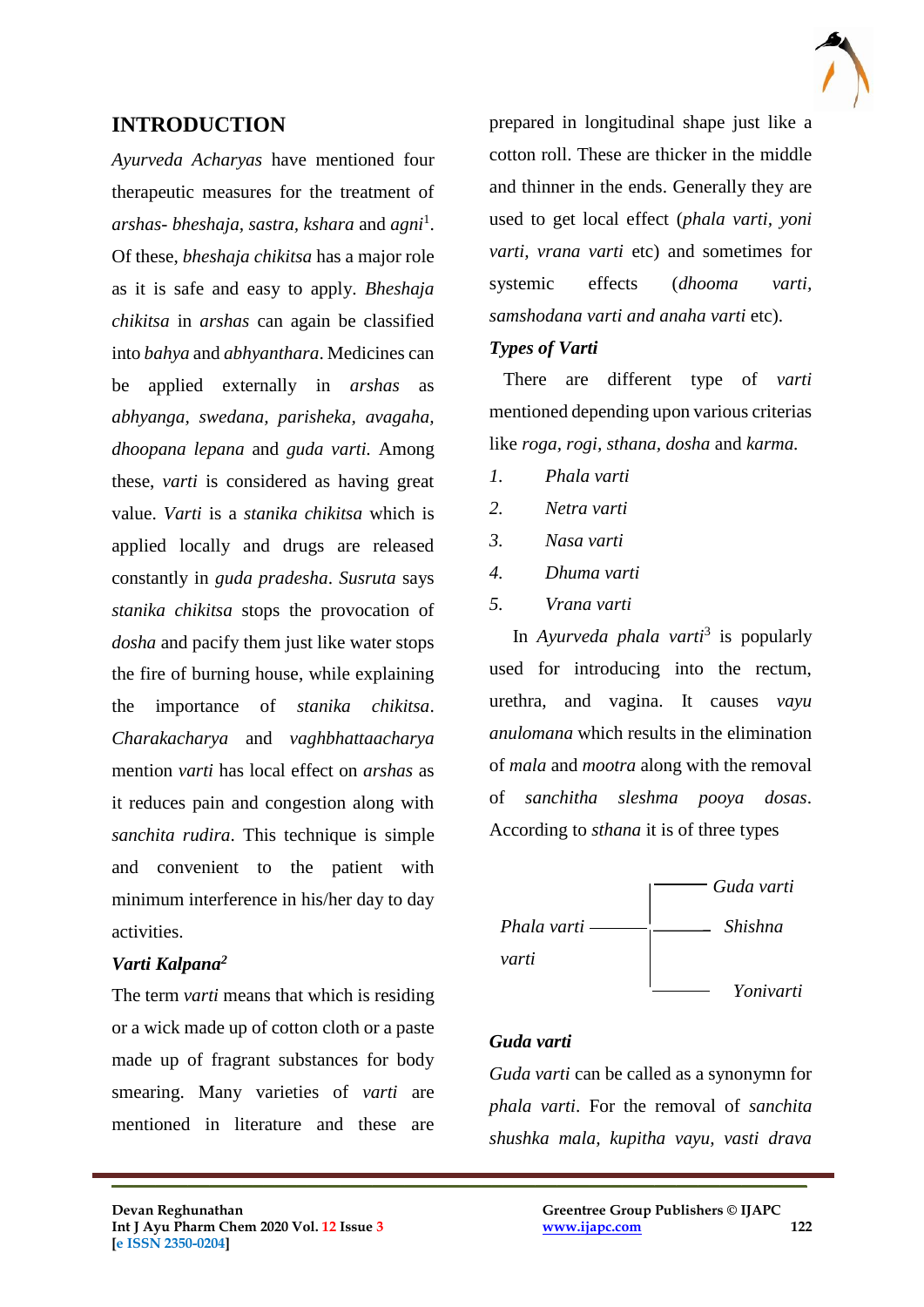

and other *dosha - dusiyas*, *guda varti* is used. *Kshara* and *lavana yukta rechaka vatanulomaka* drugs are choosen.

#### *Preparation of Varti*

There are two different type of preparation mentioned in classics depending upon type of base

- 1. *Guda paka* metod.
- 2. Other *sneha drava dravyas* as base.

### *Guda paka method*

Here jaggrey is used as a base.

The prescribed drugs are finely powdered.

- Jaggrey is dissolved in water and filtered.
- Jaggrey solution is boiled on simmer flame to thicker consistency.

• On obtaining *leha paka*, powdered drugs re-added to it and ground to fine paste and rolled into *varti* of required size and shape.

• After achieving the *leha* consistency, fine powder of medicinal drugs is added to this mixture and stirred well. This paste is rolled into *varti* of required size and shape.

#### *Other sneha drava dravyas as base*

Prescribed drugs are made into fine powders.

These are pounded to fine paste by adding prescribed fluids, oils or other *sneha dravyas* like bees – wax etc.

 $\mathcal{L}_\mathcal{L}$  , and the contribution of the contribution of the contribution of the contribution of the contribution of the contribution of the contribution of the contribution of the contribution of the contribution of

• After fine paste is obtained, the product is rolled into oval or elliptical shape *varti* of required size.

*Mode of application* 

Patient is made to lie down in lithotomy position or in left lateral position. Then *varti* is introduced inside *guda* after proper lubrication of both *guda* and *varti*, with *ghritha* such a way that *varti* should touch the *mamsankura*.

Some of the important *guda varti* are *jeemootadi guda varti*<sup>4</sup> , *pootikaranjadi gudavarti*, *sooranadi guda varti*, *haridradi guda varti*<sup>5</sup> etc.

## **CONCLUSION**

*Guda varti* removes *sanchitha rudira, stambha, shoola, kandu, shwayathu* in *arshas*. It takes away *arshas* from its roots (*Arsh samoola nivratheye*) 6,7 . *Varti prayoga* hence can be best utilized in the management of arshas as it is safe, simple and give immense relief for patients suffering from symptoms of arshas.